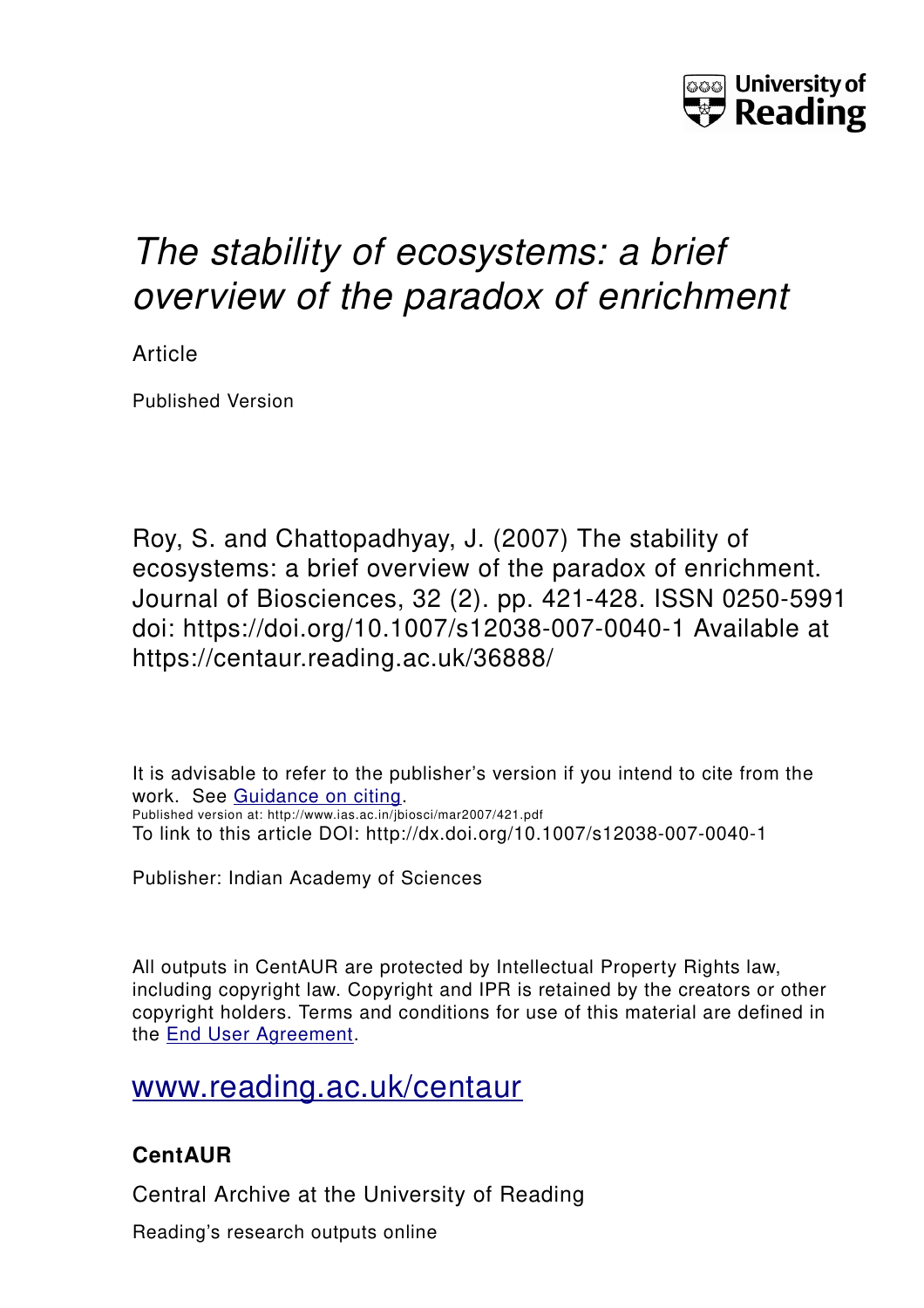## **The stability of ecosystems: A brief overview of the paradox of enrichment**

SHOVONLAL ROY and J CHATTOPADHYAY\*

*Agricultural and Ecological Research Unit, Indian Statistical Institute 203, B T Road, Kolkata 700 108, India*

*\*Corresponding author (Fax, 91-33-25753049; Email, joydev@isical.ac.in)*

In theory, enrichment of resource in a predator–prey model leads to destabilization of the system, thereby collapsing the trophic interaction, a phenomenon referred to as "the paradox of enrichment". After it was first proposed by Rosenzweig (1971), a number of subsequent studies were carried out on this dilemma over many decades. In this article, we review these theoretical and experimental works and give a brief overview of the proposed solutions to the paradox. The mechanisms that have been discussed are modifications of simple predator–prey models in the presence of prey that is inedible, invulnerable, unpalatable and toxic. Another class of mechanisms includes an incorporation of a ratio-dependent functional form, inducible defence of prey and density-dependent mortality of the predator. Moreover, we find a third set of explanations based on complex population dynamics including chaos in space and time. We conclude that, although any one of the various mechanisms proposed so far might potentially prevent destabilization of the predator–prey dynamics following enrichment, in nature different mechanisms may combine to cause stability, even when a system is enriched. The exact mechanisms, which may differ among systems, need to be disentangled through extensive field studies and laboratory experiments coupled with realistic theoretical models.

[Roy S and Chattopadhyay J 2007 The stability of ecosystems: A brief overview of the paradox of enrichment; *J. Biosci*. **32** 421–428]

#### **1. Introduction**

Emergence of the classical predator–prey models dates back to the pioneering work of Lotka (1925). Substantial developments have been made in the field of predator–prey evolution by numerous theoreticians and ecologists over the past decades (May 1972; Abrams 2000). However, some controversies related to classical predator–prey interactions still await consensus among investigators. One of these enigmas is popularly known as Rosenzweig's paradox of enrichment. Rosenzweig (1971) showed that, if the carrying capacity of the prey population of a simple predator-prey model is increased sufficiently, the time evolution of the model system deviates from the steady state and exhibits cycles (i.e. limit cycles). For further increase of the carrying capacity, these cycles grow gradually, bringing the abundance of either the prey or the predator or both populations closer and closer to zero; in other words, leading to the extinction of one or more trophic level. On the basis of these observations, Rosenzweig made the following conclusions:

"...*increasing the supply of limiting nutrients or energy tends to destroy the steady state. Thus man must*  be very careful in attempting to enrich an ecosystem in *order to increase its food yield. There is a real chance that such activity may result in decimation of the food species that are wanted in greater abundance*."

This exciting and innovative result predicted theoretically by Rosenzweig, has attracted the attention of numerous empiricists and theoreticians for the past four decades. A number of theoretical and empirical studies have been done to explain the paradox of enrichment. In this article, our objective is to review, within the boundary of our knowledge, these theoretical and experimental works and give a brief overview of the solutions proposed. Although Rosenzweig's paradox has been well accepted as a classic example of an ecological paradox, the word "paradox" in the phrase "paradox of enrichment" is not yet universally accepted and is interpreted in different ways (Jensen

**Keywords.** Food value; paradox of enrichment; oscillation; stability; toxic food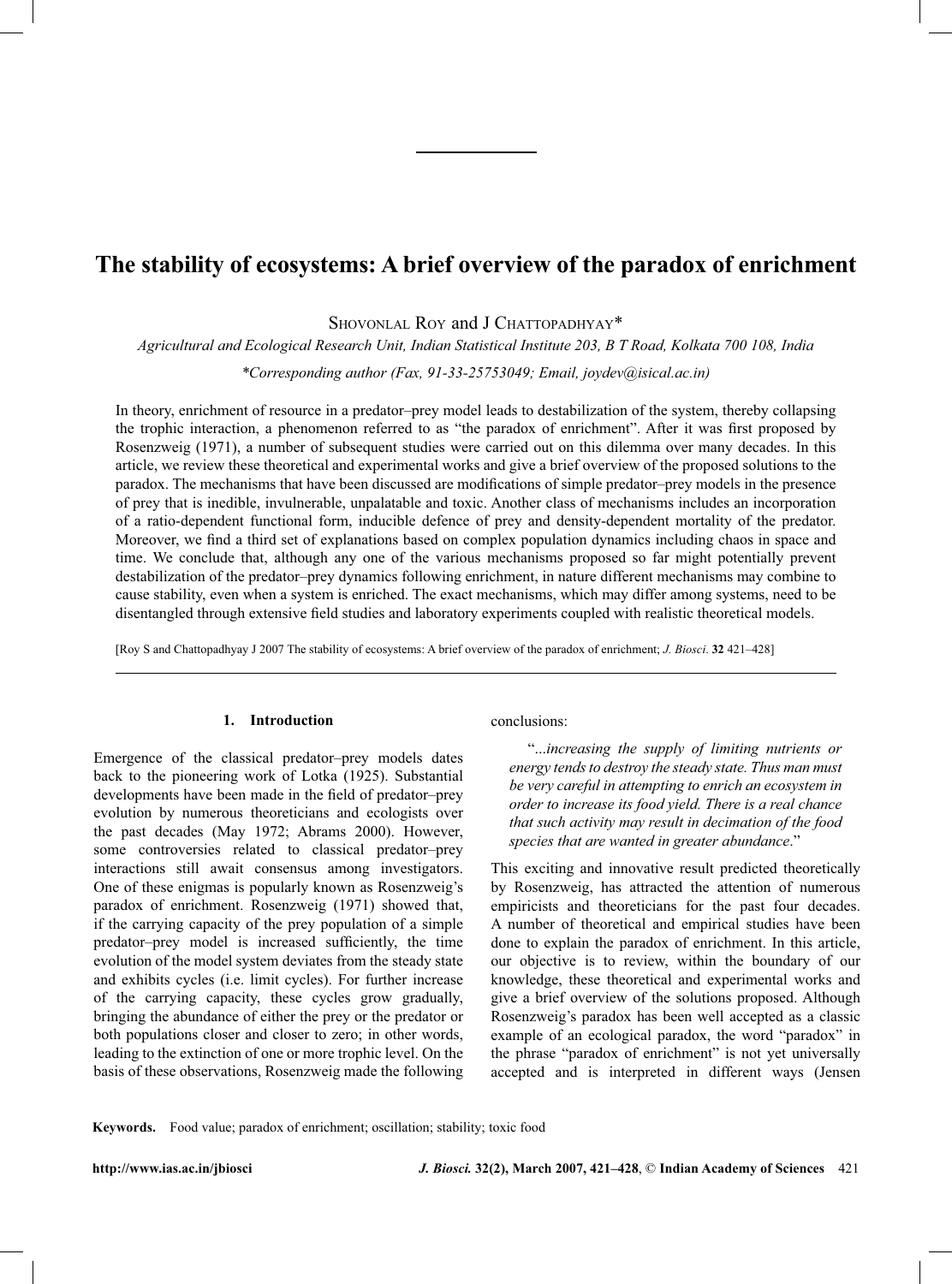and Ginzburg 2005). Rosenzweig used "paradox" to express an apparently contradictory role of enrichment in ecosystems: en richment that is perceived as beneficial for the growth of populations might have the potential to cause destabilization of the ecosystem and eventually extinction of the predator–prey populations. However, in subsequent articles "paradox" has been used to express the discrepancy between the dynamic behaviour of the real predator–prey systems and that predicted by simple predator–prey models (*see* Jensen and Ginzburg 2005). Without dwelling on this dilemma, we intend to give an overall view of the empirical and theoretical works that are directly related to the phrase "paradox of enrichment".

#### **2. Experiments and field observations on the paradox**

A number of experiments were carried out to observe the effect of enrichment on the dynamics of simple predatorprey systems. However, most of these experiments rejected the hypothesis that enrichment would essentially destabilize community dynamics.

The handful of experiments cited by many authors which claim destabilization of ecosystems following enrichment include those by Huffaker *et al* (1963), Luckinbill (1973), Veilleux (1979) and Fussmann *et al* (2000). Huffaker *et al* (1963) showed that an increase in the supply of food to herbivorous mites destabilized their interaction with predatory mites, which eventually led to the extinction of both species.

Luckinbill (1973) and Veilleux (1979) conducted their experiments with *Didinium nasutum* as the predator and *Paramecium aurelia* as its prey. In Luckinbill's experiment, when *Paramecium* and *Didinium* were allowed to grow in 6 ml of standard cerophyl medium, the *Didinium* consumed all the prey in a few hours. However, when the medium was thickened with methyl cellulose, the *Didinium*–*Paramecium*  pair went through two or three diverging oscillations over a period of 10–18 days before the *Didinium* became extinct. Harrison (1995) used these data to test the applicability of predator–prey models with different functional responses, and produced an important result: "...reduction of the food supply for the *Paramecium* and/or thickening of the medium could produce a nonoscillating stable steady state for the population densities". In other words, the system was shown to shift from instability to stability when the pressure of the input prey was reduced (Harrison 1995).

In Veilleux's experiment, the outcome of the predator– prey interaction (again with methyl cellulose in the medium) depended upon the concentration of the bacterial nutrient cerophyl present in the medium. Veilleux observed the following: at low cerophyl concentrations the predator and prey coex isted at a numerically stable equilibrium; at intermediate cerophyl concentrations, although the species coexisted over time, the population densities oscillated with an amplitude related to the cerophyl level. However, at high cerophyl concentrations, the species were unable to coexist (Veilleux 1979). Hence, similar to Luckinbill's experiment, Veilleux's experiment also demonstrated that for a stable coexistence of the predator and prey populations, a reduction in the supply of available prey is needed.

Fussmann *et al* (2000) reported the dynamic behaviour of a two-species aquatic community in a laboratory containing a rotifer–algae system. This experiment also showed that reduction of high nutrient input shifted the system from a region of consistent predator extinction to a region of coexistence.

On the other hand, a number of observations including those by Walters *et al* (1987), Watson and McCauley (1988), Leibold (1989), McCauley and Murdoch (1990), Kirk (1998), Persson *et al* (1993), Persson *et al* (2001), Mazumder (1994), could not support the paradox of enrichment. Analysis of phytoplankton–zooplankton systems with different nutrient inputs demonstrated that the equilibrium density of phytoplankton increases with an increase of total phosphorus (Walters *et al* 1987; McCauley *et al* 1988; Leibold 1989; Mazumder 1994).

McCauley and Murdoch (1990) tested the dynamic behaviour of the freshwater zooplankton *Daphnia* and its algal prey. They reported that the biomass data of these populations collected from lakes and ponds depicted stable and cyclical dynamics caused by interactions between the populations. The cycles in the field data were not of the paradox-of-enrichment type due to the following reasons: the amplitude of the cycles was small, the period equal to a *Daphnia* generation was short, and the cycles were generated by the developmental delay of *Daphnia* (McCauley and Murdoch 1990). Further, they grew the field-collected *Daphnia* and algae populations in nutrient-rich and nutrientpoor tanks. They demonstrated that the addition of nutrients to the experimental tanks had no effect on the amplitude of population cycles of the cladoceran *Daphnia*, and that *Daphnia*–algae populations exhibited similar dynamics in both nutrient-rich and -poor tanks. Moreover, "*Daphnia*  populations displayed time-lag cycles in both treatments with amplitudes, periods, and demographic details similar to those observed in field and other tank populations". They concluded that in natural lakes and ponds the biomass of phytoplankton (prey) has no correlation with the amplitude of *Daphnia* (predator) cycles.

However, in 1999, a paper published in *Nature* by McCauley *et al* reported that they found large amplitude cycles in enriched algae–*Daphnia* systems. Their experiment demonstrated that the dynamics of the *Daphnia*–algal system essentially flipped between two coexisting attractors—a stable equilibrium and large amplitude cycles. Only the presence of inedible algae and the production of ephippia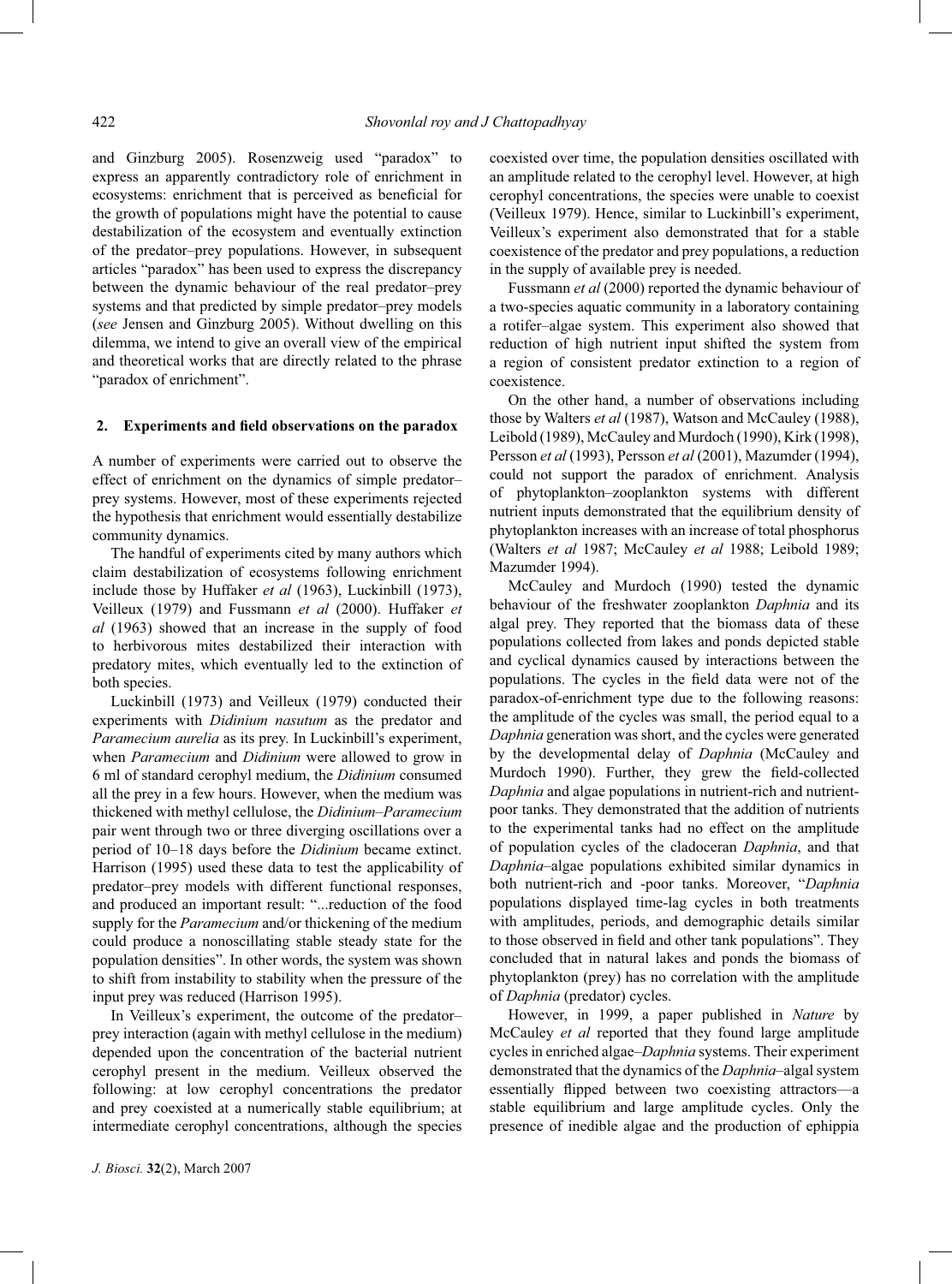(resting eggs) seemed to be able to change the nature of these cycles towards dynamics with less profound fluctuations in population density.

To test the hypothesis that enrichment of phytoplankton prey will increase the variability and complexity of predator dynamics, Kirk (1998) conducted a laboratory experiment with microcosms containing planktonic rotifer (*Synchaeta pectinata*) as predators and phytoplankton as prey. Prey enrichment was done by directly increasing the input concentration of prey into predator chemostat flasks. Such enrichment reduced the population variability thereby stabilizing the predator-prey dynamics. The reason for this stability, as Kirk found, was the production of some unidentified autotoxin by the rotifers that reduced the population growth rate and individual survival. The result of the experiment showed that enrichment stabilized the population oscillations, and thereby rejected the hypothesis of the paradox of enrichment.

Persson *et al* (2001) conducted experiments in three aquatic food-web configurations with high or low nutrient additions. For this experiment, the basic food web chosen included bacteria, heterotrophic flagellates, algae and small grazers (small cladocerans and rotifers). The three food webs were designed by keeping the basic web unaltered (web I), adding large grazers (web II), and adding both large grazers and fish (web III). The results demonstrated that although the predator–prey dynamics were destabilized by enrichment, changes in both resource edibility and consumer mortality stabilized the dynamics. Moreover, it was found that for a certain degree of enrichment, vulnerable prey responded in accordance with the paradox of enrichment, however, destabilization of the invulnerable prey was insignificant.

#### **3. Theories proposed to resolve the paradox**

The serious discrepancy between theoretical expectations and observations in natural predator–prey systems promoted investigators to propose a number of theoretical mechanisms for resolving the paradox of enrichment. Some of these mechanisms followed directly from the experiments conducted previously, others were drawn from theoretical analysis of plausible mathematical models of predator-prey interactions.

#### 3.1 *Presence of inedible prey*

To explain the mismatch between theory and observation, a general class of mechanisms has been developed by expanding the original model of Rosenzweig and MacArther (1963). A common division of prey was made on the assumption that the prey consists of two types of species, only one of which is edible by the predator; the other is inedible (Phillips 1974, Leibold 1989, Kretzschmar *et al*  1993). Grover (1995) studied detailed theoretical analyses on the effects of neutral inedible prey, interfering inedible prey and nutritionally valueless prey. A neutrally inedible prey is generally not consumed by the predator and thus does not directly influence the interaction between the predator and the edible prey. However, these inedible prey can exert control over the nutrient content of edible producers, and it has been shown that the presence of such inedible prey may overturn destabilization following nutrient enrichment (Grover 1995). The experimental work by McCauley and Murdoch (1990) also demonstrated that the presence of inedible prey that acts as a nutrient sponge (Kretzschmar *et al* 1993; Murdoch *et al* 1998) may provide a plausible mechanism to resolve the paradoxical outcome of ecosystem enrichment (McCauley *et al* 1999).

#### 3.2 *Presence of invulnerable prey*

Due to several reasons some individuals among the prey population may appear to the predator in a transitional state between the vulnerable and invulnerable classes. Invulnerability of an individual prey may be either due to its physiological/behavioural state, or its spatial location (Abrams and Walter 1996). Sometimes immobile prey occupy a spatial location where predators cannot gain access and, in such conditions, the predatory risks are greatly reduced thereby making the individual prey invulnerable (Werner and Anholt 1993). Incorporating in the predatorprey models such a dynamic class of prey population that is invulnerable due to spatial location, or has a greatly reduced vulnerability to predators due some potential survival activity associated with its physiology, Abrams and Walter (1996) showed that enrichment cannot destabilize the predator–prey system. When predator–prey systems consisting of an invulnerable class of prey are enriched, the invulnerable class increases in number resulting in an increase in the biomass of the entire prey population. However, increased numbers of invulnerable prey result in an increase in the input of individuals into the vulnerable class making the predator–prey interaction a "donorcontrolled" system, and the dynamics of such systems have been shown to be strongly stabilizing (Pimm 1982). The experimental work by Persson *et al* (2001) (discussed in Section 2) supported these theoretical analyses, showing that invulnerable prey may stabilize trophic-level dynamics by replacing more vulnerable prey.

#### 3.3 *Presence of unpalatable prey*

Apart from the class of profitable (edible) and inedible prey, in the context of enrichment of predator–prey systems, some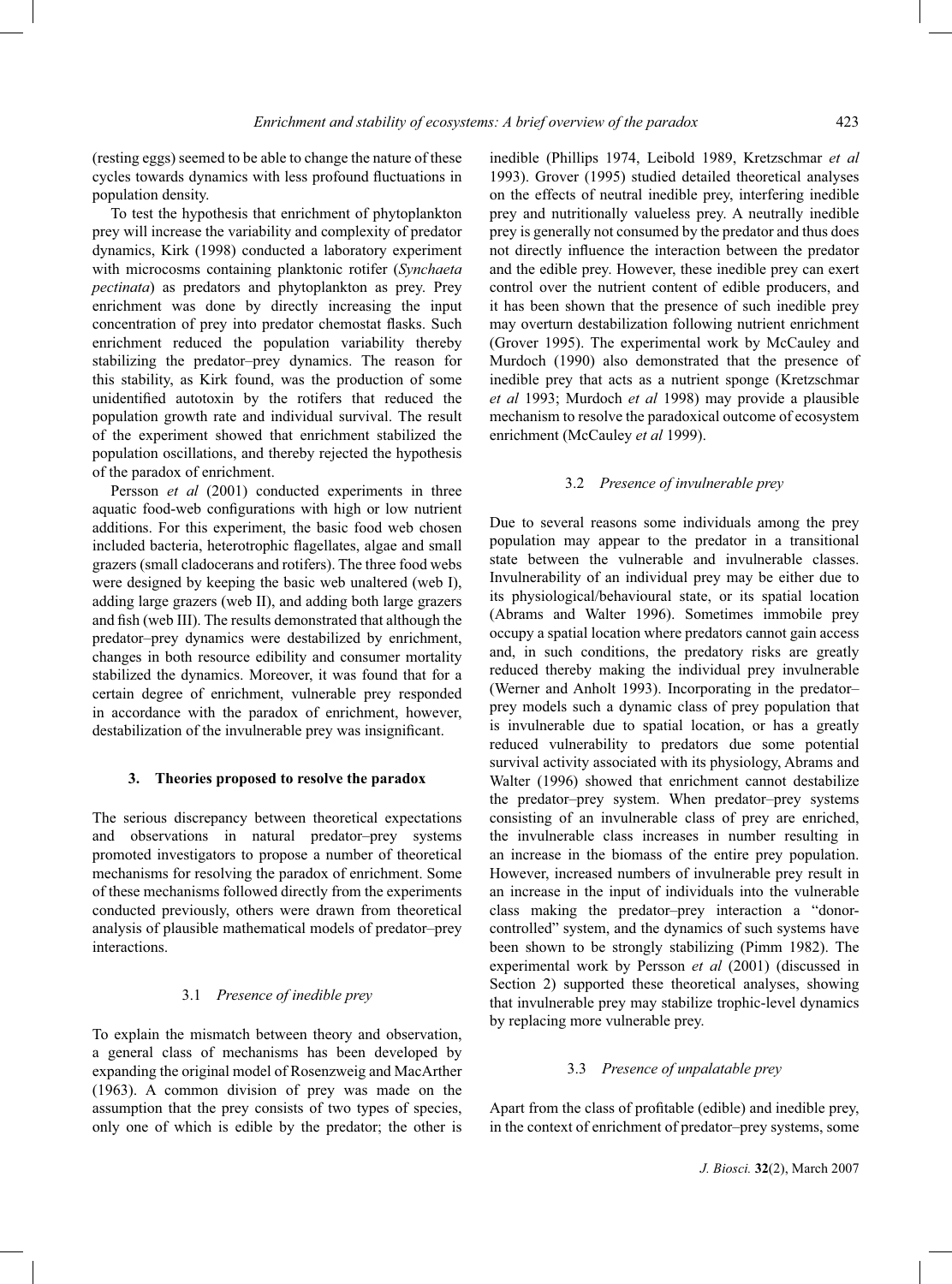investigators have emphasized the presence of another class of prey that is less profitable but edible. Because the profitability of such prey is lower than a critical value, even if these prey are consumed at high biomass, the nutritional requirement of the predator population is unfulfilled. These prey are referred to as "unpalatable" (Genkai-Kato and Yamamura 1999, 2000). Analysis of one-predator, two-prey systems (Genkai-Kato and Yamamura 1999) demonstrated that if the predator exhibits optimally selective feeding (e.g. calanoid copepods), the presence of an unpalatable prey efficiently reduces the amplitude of dynamic oscillation following enrichment. Moreover, in an enriched ecosystem the presence of an unpalatable prey prevents the minimum abundance of species from falling below certain values (Genkai-Kato and Yamamura 1999), and thus increases the robustness of stability of the predator–prey systems against enrichment. Following these results they concluded that the profitability of unpalatable prey has the potential to act as a key predictor for the dynamic behaviour of predator–prey systems in nature. Experiments have shown that due to some physical and biological constraints, the quality of food both in planktonic and terrestrial ecosystems sometimes decreases at high biomass. For example, Urabe and Sterner (1996) demonstrated that, though the biomass of algae increases in response to light availability, the P:C ratio of algae, which might be considered as a potential measure of its food quality for the grazer zooplankton, remains fixed up to a certain critical light intensity, and decreases beyond it. There are also examples among plant herbivores which demonstrate that the quality of prey decreases at high abundance due to certain moisture conditions (e.g. Olff *et al* 2002). Recently, Roy and Chattopadhyay (2006a) have proposed a simple phenomenological relationship to describe the degradation of energy value at increased levels of carrying capacity. Theoretical analysis has demonstrated that incorporation of the proposed relationship in simple predator–prey models overturns the possibility of destabilization of community dynamics following enrichment (Roy and Chattopadhyay 2006a).

#### 3.4 *Ratio-dependent functional response*

Dynamic instability due to enrichment of resource supply is generally an outcome of those simple predator–prey models that incorporate functional responses which are fully dependent on prey density. These functional responses are based on the assumptions that predators encounter prey species at random, and that the probability of this encounter depends on prey abundance only. Arditi and Ginzburg (1989) argued that these assumptions may not always be appropriate. They proposed that, if the time scale of population dynamics, at which the models operate differs from the behavioural time scale, it would be reasonable to assume that trophic function depends on the ratio of prey to predator abundance. Arditi and Ginzburg (1989) termed these uptake functions "ratio-dependent functional response". A number of empirical observations conducted earlier (e.g. Bernstein 1981; Katz 1985) supported the argument of ratio-dependent trophic function. If "ratio-dependent" uptake functions are incorporated, oscillatory instability of the dynamics following an enrichment in carrying capacity does not arise in simple predator–prey models (Arditi and Ginzburg 1989; Arditi and Berryman 1991). However, the acceptance of ratio-dependent functional forms is debated by some ecologists (Okasanen et al 1992; Diehl et al 1993; Abrams 1994; Gleeson 1994), and a detail of this debate, which is out of the scope of this review, may be found in Abrams and Ginzburg (2000), and Jensen and Ginzburg (2005).

#### 3.5 *Spatial interaction or spatiotemporal chaos*

To study the effects of space and time on interacting species Jansen (1995) extended the scope of the simple Lotka– Volterra system and the Rosenzweig-MacArthur model to a patchy environment. Analysis has demonstrated that spatial interaction can bound the fluctuations of a predator–prey system and regulate the abundance of the populations (Jansen 1995). Moreover, the laboratory experiment of Holyoak (2000) and theoretical works by Jansen and Lloyd (2000) and Jansen (2001) also showed that spatial patches protect predator–prey systems from collapsing due to population extinction following enrichment. Using a standard diffusion-reaction system and a diffusion-reaction system with a cut-off at low population densities, Petrovskii et al (2004) demonstrated theoretically that transition to spatiotemporal chaos can prevent species extinction in an enriched ecosystem. Thus, consideration of time and space may efficiently alter the paradoxical outcome of the regular dynamics predicted by simple predator-prey models.

#### 3.6 *Inducible defense*

To study the effects of inducible defences on community stability and persistence, Vos *et al* (2004a, 2004b) analysed models of bitrophic and tritrophic food chains that incorporate consumer-induced polymorphism. They showed that intra-specific heterogeneity in defence levels can overturn the instability following enrichment. Essentially, inducible defenses represent a predator-dependent effect (i.e. indirect interference). These effects are caused by differences in handling times and/or conversion efficiencies between defended and undefended prey. Vos *et al* (2004a) found that the stabilizing effect remains unchanged even if the inducible defences affect the attack rates of consumers.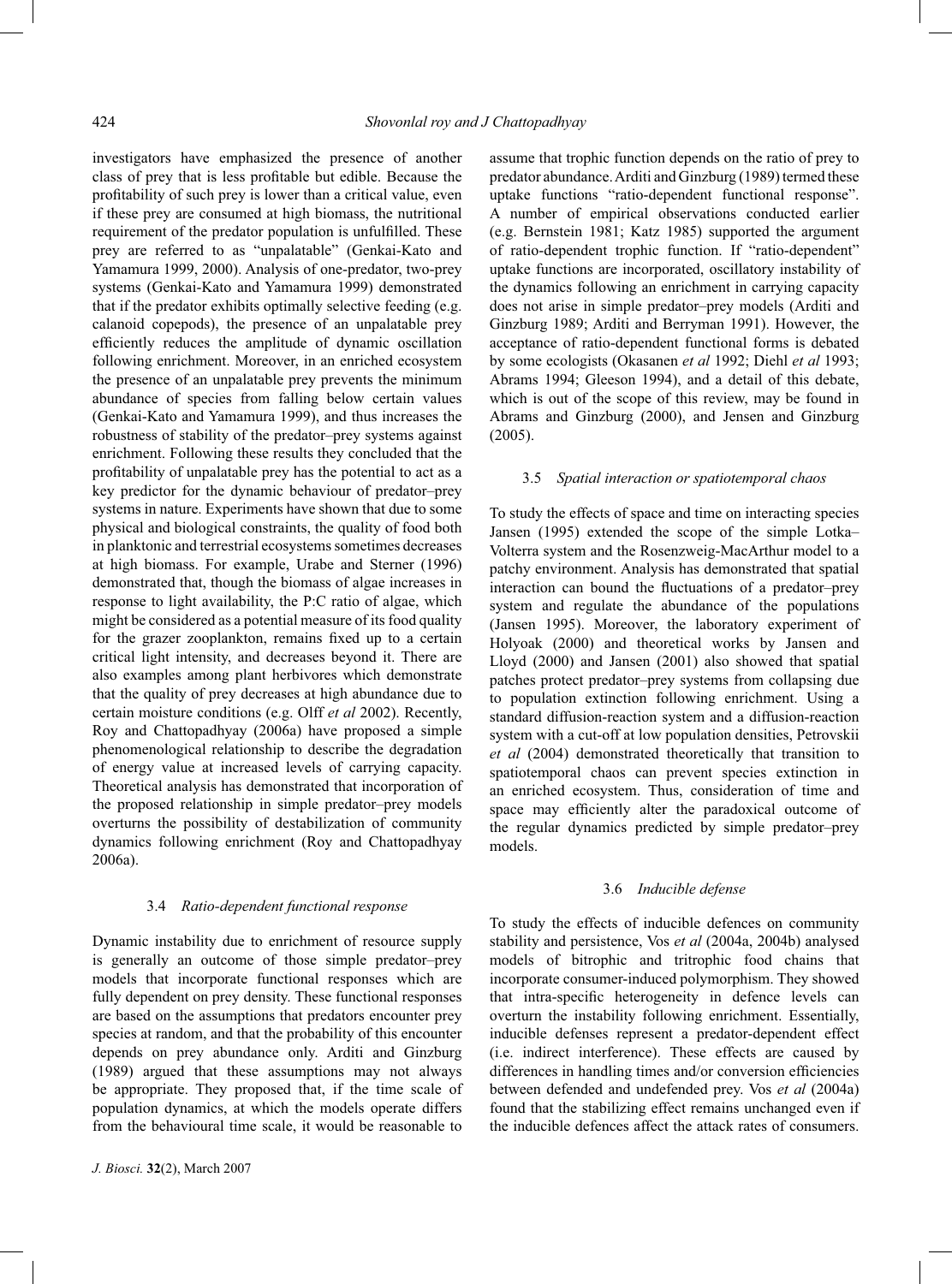By bounding the minimum abundance of populations from falling below a minimum value, inducible defences may promote the persistence of predator–prey species in tritrophic food chains (Vos *et al* 2004). Induced defences have also been shown to decelerate the rapid population decline of *Daphnia* under peak predation by fish. Induced defences can thus contribute to the persistence of prey populations in the face of high predation risk by efficient predators (Vos *et al* 2002).

#### 3.7 *Density-dependent predator mortality*

The experiment conducted by Kirk (1998) (discussed in §2) demonstrated that, at high population density rotifers produced some unidentified autotoxin that acted as a source of density-dependent mortality, where the death rate of the predator increases in direct response to an increase in the biomass of the predator (Bazykin 1974). This density-dependent mortality has been shown to stabilize predator–prey dynamics. In general, introduction of a density-dependent mortality term in a simple predator–prey model also theoretically provides a stabilizing effect on enrichment. Gatto (1991) discussed such stability using a predator–prey model with a Holling type II functional response. Apart from autotoxins produced by the predator, density-dependent mortality in the predator can, for other reasons also stabilize predator–prey dynamics (Gatto 1991). A likely situation, as Gatto argued is as follows. For a *Daphnia* algal system, when *Daphnia* are more abundant, either some other predators that are specialized on other prey might switch to *Daphnia*, or *Daphnia* account for a higher proportion of all their predators' diets. In such situations, consideration of density-dependent predator mortality might be reasonable in simple predator–prey models.

#### 3.8 *Effect of toxic food*

It is established that, in the context of ecosystem stability, the energy value or food value of the resource (i.e. prey) is very important (van Baalen *et al* 2001). The caloric content of prey regulates the dynamics of one-predator – two-prey interaction (Roy *et al* 2005). The food value or dietary value is generally determined by the stoichiometry or chemical composition of the resource (i.e. prey) (Jones and Flynn 2005). Thus, a minor change in the stoichiometry of prey may cause a significant change in its quality as a food (Sterner and Elser 2002; Mitra and Flynn 2005). A common reason for this stoichiometric modulation might be the production of toxin (e.g. Flynn *et al* 1996; Calbet *et al* 2002). Toxin-producing phy toplankton in marine ecosystems have a significant role in determining the zooplankton population density (Chattopadhyay *et al* 2002) and regulating the phytoplankton–zooplankton dynamics (Roy *et al* 2006). Generally, the presence of (common) secondary metabolites in a resource is a major cause for food toxicity (Bartosz 2005). The mixed diets of a predator often contain a measurable amount of toxic chemicals (Bartosz 2005) that act as inhibitory agent for growth. For example, the dietary composition of human food contains some 1.5 g of plantoriginated toxic xenobiotics (Dietrich *et al* 2003). Following these observations, Roy and Chattopadhyay (2006b) recently showed that, theoretically, in the context of stability of simple predator–prey systems, the presence of toxic prey is highly significant. Toxic food in a mixed resource may efficiently counteract oscillation (destabilization) arising from enrichment of resource availability. Moreover, at increased resource availability, toxic food that acts as a source of extra mortality may increase the abundance of the predator as well as that of the palatable prey (Roy and Chattopadhyay 2006b).

#### **4. Concluding remarks**

A theoretical study predicted that enrichment of an ecosystem may cause dynamic instability leading to extinction of species in a finite time period (Rosenzweig 1971). However, in real ecosystems, destabilization due to enrichment has rarely been observed (Vos *et al* 2004). Also, a number of experiments including those by McCauley and Murdoch (1990), Kirk (1998), Persson *et al* (2001), which directly tested the effect of enrichment, could not support the paradox. Several studies have been conducted over the decades on this popular paradox. The question that has dominated the literature is: "Why is the paradox of enrichment so rarely (if ever) detected in natural systems?" The predominant approach to this question has been to posit novel complexity.

We have summarized the explanations related to the paradox. The mechanisms that have been discussed range from simple extension of the predator–prey model to complex population dynamics, including chaos in space and time. Although the enrichment paradox has been treated as an ecological axiom, a general consensus on the different explanations of the paradox has not been reached. Some theories either directly or indirectly indicate the importance of predator-induced effects. We note that inducible defence is an indirect interference by the predator, density-dependent mortality again is effectively a predator-dependent effect. The proposition of ratio-dependent functional response is a direct incorporation of the predator-dependent effect. It is reasonable to ask whether the phenomenon that was initially proposed by Rosenzweig (1971) is due only to the failure of theoretical understanding of the ecological consequences of simple predator–prey interactions. While most explanations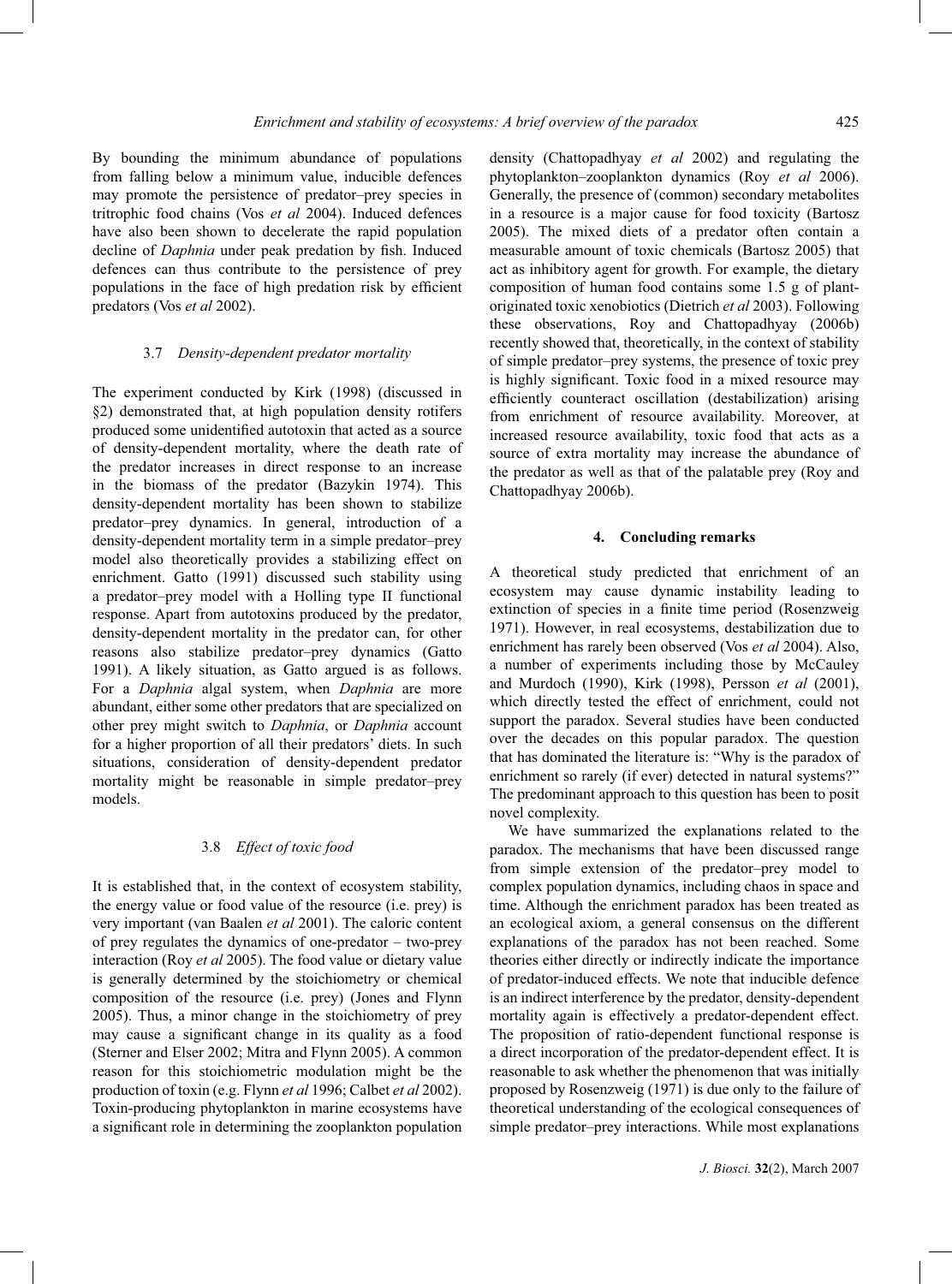involve increased and conditional complexity, the suggested shift away from prey-dependent functional responses asks simply for a reconsideration of the basic assumptions of the paradox of enrichment. On the other hand, each of the theories that take into account the presence of an alternative prey (inedible, invulnerable, unpalatable, toxic) are effectively applicable to some specific ecosystems considered.

Despite the fact that a large number of experiments have rejected the hypothesis of the paradox of enrichment, it is interesting to note that certain microsome experiments, as we have already mentioned, do seem to support the paradox of enrichment. The reason is that such systems are suitably simple: they do not have the complexities described by the various "complexity" theories discussed. Moreover, the short generation times of those systems prevent significant interference between predators from emerging. These systems seem to obey the assumptions of Rosenzweig: seemingly all others (including all natural systems) do not.

However, nature is much more complex than models and laboratories. In nature different mechanisms may combine to cause stability, even when a system is enriched, and the exact mechanisms may differ among systems. What we would want is to have a multicausal understanding of important ecological processes (Vos *et al* 2004b). This understanding needs to be achieved through extensive field work and laboratory experiments, coupled with realistic theoretical models. Formulation of a concrete bridge between the response of ecosystems under enrichment and a universally accepted valid model for predator–prey interaction is still an unachieved goal.

#### **Acknowledgement**

This research was supported by the Indian Statistical Institute Project fund, New Delhi. We are grateful to three reviewers for giving valuable comments and suggestions on an earlier version of the manuscript.

#### **References**

- Abrams P A 1994 The fallacies of "ratio-dependent" predation; *Ecology* **75** 1842–1850
- Abrams P A and Walter C J 1996 Invulnerable prey and the paradox of enrichment; *Ecology* **77** 1125–1133
- Abrams P A 2000 The evolution of predator–prey interactions: theory and evidence; *Annu. Rev. Ecol. Syst.* **31** 79–105
- Abrams P A 2002 Will declining population sizes warn us of impending extinctions?; *Am. Nat.* **160** 293–305
- Abrams P A and Ginzburg L R 2000 The nature of predation: prey de pendent, ratio dependent or neither?; *Trends Ecol. Evol.* **15** 337– 341

*J. Biosci.* **32**(2), March 2007

- Arditi R and Ginzburg L R 1989 Coupling in predator–prey dynamics: ratio-dependence; *J. Theor. Biol.* **139** 311–326
- Arditi R and Berryman A A 1991 The biological-control paradox; *Trends Ecol. Evol.* **6** 32
- Bartosz G 2005 Food toxicity contributes to the beneficial effects of calorie restriction; *J. Theor. Biol.* **233** 451–452
- Bazykin A D 1974 *Volterra's system and the Michaelis–Menton equation. Problems in mathematical genetics*. (Novosibirsk, Russia: USSR Academy of Sciences, pp 103–142)
- Bernstein C 1981 Dispersal of *Phytoseiulus persimilis* [Acarina: Phytoseiidae] in response to prey density distribution. D.Phil. Thesis, Oxford University
- Calbet A, Broglio E and Saiz *et al* 2002 Low grazing impact of mesozoo plankton on the microbial communities of the Alboran sea: a possible case of inhibitory effects by toxic dinoflagellate *Gymnodinium catena-tum*; *Aquat. Microb. Ecol.* **26** 235–246
- Chattopadhyay J, Sarkar R R and Mandal S 2002 Toxin-producing plank ton may act as a biological control for planktonic blooms—field study and mathematical modelling; *J. Theor. Biol* **215** 333–344
- Diehl S, Lundberg P A, Gardfjell H, Oksanen L and Persson L 1993 *Daphnia*–phytoplankton interactions in lakes: is there a need for ratio-dependent consumer-resource models?; *Am. Nat.*  **142** 1052–1061
- Dietrich C G, Geier A and Oude Elferink R P 2003 ABC of oral bioavail ability: transporters as gatekeepers in the gut; *GUT* **52** 1788–1795
- Flynn K J, Davidson K and Cunningham A 1996 Prey selection and rejection by microflagellate; implications for the study and operation of microbial food webs; *J. Exp. Mar. Biol. Ecol.* **196** 357–372
- Fryxell J M and Lundberg P 1998 *Individual behavior and community dynamics* (London: Chapman and Hall)
- Fussmann G F, Ellner S P, Shertzer K W and Hairston N G 2000 Crossing the Hopf bifurcation in a live predator–prey system; *Science* **290** 1358–1360
- Fussmann G F and Blasius B 2004 Community response to enrichment is highly sensitive to model structure; *Biol. Lett.*, doi: 10.1098/rsbl.2004.0246.
- Gatto M 1991 Some remarks on models of plankton densities in lakes; *Am. Nat.* **137** 264–267
- Genkai-Kato M and Yamamura N 1999 Unpalatable prey resolves the para dox of enrichment; *Proc. R. Soc. London B* **266** 1215–1219
- Genkai-Kato M and Yamamura N 2000 Profitablity of prey determines the response of population abundances to enrichment; *Proc. R. Soc. London B* **267** 2397–2401
- Gleeson S K 1994 Density dependence is better than ratio dependence; *Ecology* **75** 1834–1835
- Grover J P 1995 Competition, herbivory, and enrichment: nutrientbased models for edible and inedible plants; *Am. Nat.* **145** 746–774
- Harrison G W 1995 Comparing predator–prey models to Lukinbill's experiment with *Didinium* and *Paramecium*; *Ecology* **76** 357–374
- Holyoak M 2000 Effects of nutrient enrichment on predator–prey metapopulation dynamics; *J. Anim. Ecol.* **69** 985-997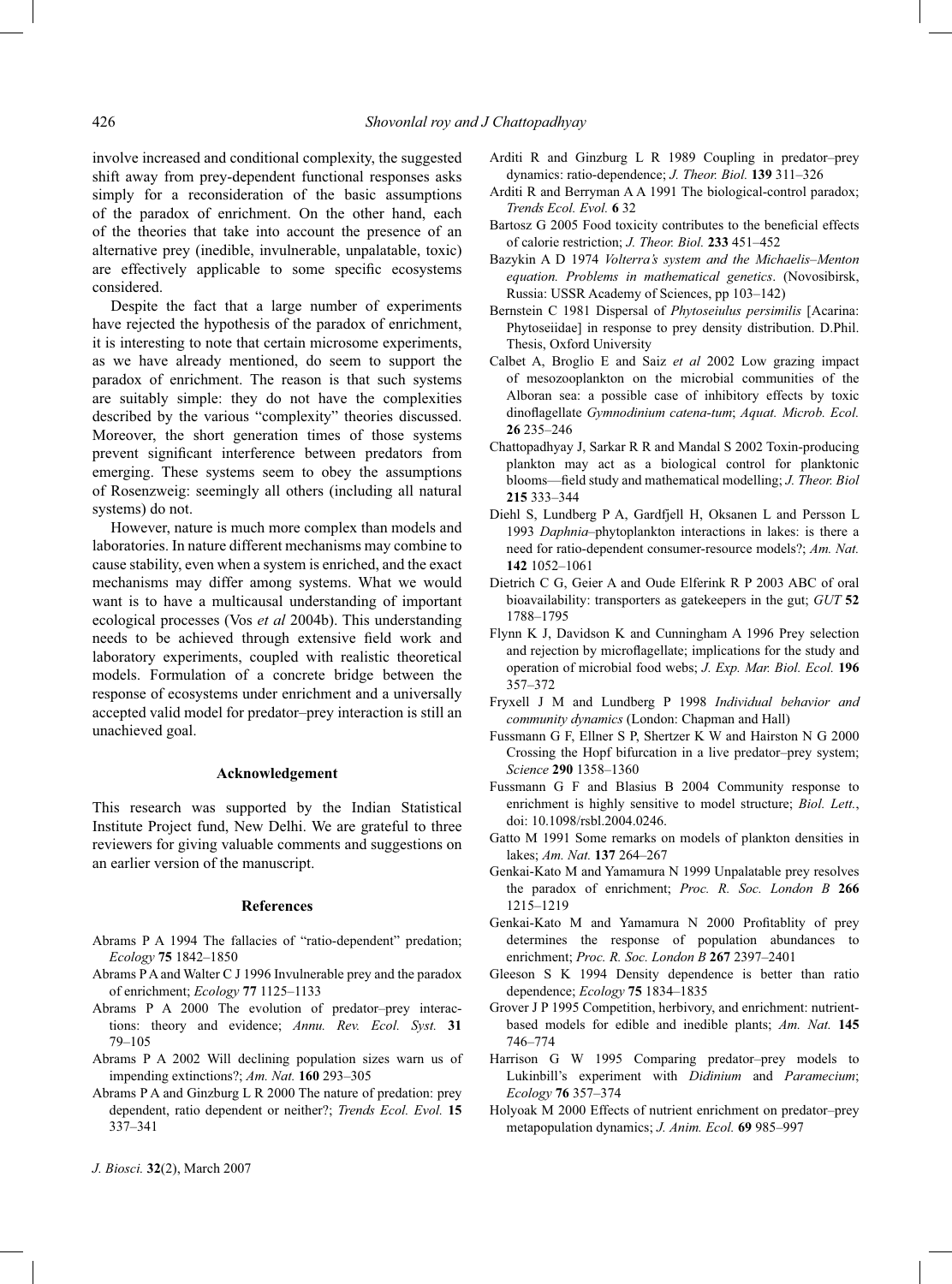- Huffaker C B, Shea K P and Herman S G 1963 Experimental studies on predation: complex dispersion and levels of food in an acarine predator–prey interaction; *Hilgardia* **34** 305–330
- Jansen V A A 1995 Regulation of predator–prey systems through spatial interactions: a possible solution to the paradox of enrichment; *Oikos* **74** 384–390
- JansenVAA 2001 The dynamics of two diffusively coupled predator–prey populations; *Theor. Popul. Biol.* **59** 119–131
- Jansen V A A and Lloyd A L 2000 Local stability analysis ofspatially homogeneous solutions of multi-patch systems; *J. Math. Biol.* **41** 232–252
- Jensen X J and Ginzburg L R 2005 Paradoxes or theoretical failures? The jury is still out; *Ecol. Modelling* **188** 3–14
- Jones R H and Flynn K J 2005 Nutritional status and diet composition affect the value of diatoms as copepod prey; *Science* **307** 1457–1459
- Katz C H 1985 A non-equilibrium marine predator–prey interaction; *Ecol.* **66** 1426–1438
- Kirk K L 1998 Enrichment can stabilize population dynamics: Autotoxins and density dependence; *Ecology* **79** 2456–2462
- Kretzschmar M, Nisbet R M and McCauley E 1993 A predator–prey model for zooplankton grazing on competing algal populations; *Theor. Popul. Biol.* **44** 32–66
- Lotka A J 1925 *Elements of physical biology* (Baltimore: Williams & Wilkins Co.)
- Leibold M A 1989 Resource edibility and the effects of predators and productivity on the outcome of trophic interactions; Am. *Nat.* **134** 922–949
- Luckinbill L S 1973 Coexistence in laboratory populations of *Paramecium aurelia* and its predator *Didinium nasutum*; *Ecology* **54** 1320–1327
- May R M 1972 Limit cycles in predator–prey communities; *Science* **177** 900 –902
- Mazumder A 1994 Patterns of algal biomass in dominant odd-link vs. even-link lake ecosystems; *Ecology* **75** 1141–1149
- McCauley E, Murdoch W W and Watson S 1988 Simple models and variation in plankton densities among lakes; *Am. Nat.* **132** 383–403
- McCauley E and Murdoch W W 1990 Predator prey dynamics in environ ments rich and poor in nutrients; *Nature* **343** 455–457
- McCauley E, Nisbet R M, Murdoch W W, de Roos A M and Gurney W S C 1999 Large-amplitude cycles of *Daphnia* and its algal prey in enriched environments; *Nature* **402** 653–656
- Mitra A and Flynn K J 2005 Predator–prey interaction: is 'ecological stoichiometry' sufficient when good food goes bad?; *J. Plankton Res.* **27** 393–399
- Murdoch W W, Nisbet R M, McCauley E, deRoos A M and Gurney W S C 1998 Plankton abundance and dynamics across nutrient levels: tests of hypotheses; *Ecology* **79** 1339–1356
- Oksanen L, Moen J and Lundberg P A 1992 The time-scale problem in exploiter–victim models: does the solution lie in ratio-dependent ex ploitation?; *Am. Nat.* **140** 938–960
- Olff H, Ritchie M E and Prins H H 2002 Global environmental controls of diversity in large herbivores; *Nature* **415** 901–904
- Petrovskii S, Li B and Malchow H 2004 Transition to spatiotemporal chaos can resolve the paradox of enrichment; *Ecol. Complex.* **1** 37–47
- Persson L, Johansson L, Andersson G, Diehl S and Hamrin S F 1993 Density dependent interactions in lake ecosystems-whole lake perturbation experiments; *Oikos* **66** 193–208
- Persson A, Hansson L A, Brönmark C, Lundberg P, Pettersson L B, Green berg L, Nilsson P A, Nyström P, Romare P and Tranvik L 2001 Effects of enrichment on simple aquatic food webs; *Am. Nat.* **157** 654–669
- Phillips O M 1974 [Equilibrium and stability of simple marine biological systems. 2 Herbivores.] *Archiv Fur Hydrobiologie*  **73** 310–333
- Pimm S L 1982 *Food webs*. (London, England: Chapman and Hall)
- Rosenzweig M L 1971 Paradox of enrichment: destabilization of exploitative ecosystem in ecological time; *Science* 171 385-387
- Rosenzweig M L and MacArthur R H 1963 Graphical representation and stability conditions of predator–prey interactions; *Am. Nat.*  **97** 209–223
- Roy S, Alam S and Chattopadhyay J 2005 Role of nutrient bound on the dynamics of predator-mediated competitive-coexistence; *BioSystems* **82** 143–153
- Roy S, Alam S and Chattopadhyay J 2006 Competitive effects of toxin-producing phytoplankton in the Bay of Bengal; *Bull. Math. Biol.* doi: 10.1007/s11538-006-9109-5
- Roy S and Chattopadhyay J 2006a Enrichment and stability: a phenomenological coupling of energy value and carrying capacity; *BioSystems* doi: 10.1016/j.biosystems.2006.10.001
- Roy S and Chattopadhyay J 2006b Enrichment and ecosystem stability: effect of toxic food; *BioSystems*, doi:10.1016/ j.biosystems.2006.07.009
- Sterner R W and Elser J J 2002 *Ecological stoichiometry: the biology of elements from molecules to the biosphere* (Princeton, NJ: Princeton University Press)
- Urabe J and Sterner R W 1996 Regulation of herbivore growth by the balance of light and nutrients; *Proc. Nat. Acad. Sci. USA* **93** 8465–8469
- van Baalen M, Krivan V, van Rijn P C J and Sabelis M 2001 Alternative food, switching predators, and the persistence of predator–prey systems; *Am. Nat.* **157** 512–524
- Veilleux B G 1979 An analysis of the predatory interaction between *Paramecium* and *Didinium*; *J. Anim. Ecol.* **48** 787–803
- Vos M, Flik B J G, Vijverberg J, Ringelberg J and Mooij W M 2002 From inducible defence to population dynamics: modelling refuge use and life history changes in *Daphnia*; *Oikos* **99** 386–396
- Vos M, Koori B W, DeAngelis D L and Mooij W M 2004a Inducible de fences and the paradox of enrichment; *Oikos* **105** 471–480
- Vos M, Verschoor A M, Koori B W, Wackers D L, DeAngelis D L and Mooij W M 2004b Inducible defences and trophic structure; *Ecology* **85** 2783–2794
- Walters C J, Krause E, Neill W E and Northcote T G 1987 Equilibrium models for seasonal dynamics of plankton biomass in 4 oligotrophic lakes; *Can. J. Fisheries Aquat. Sci.* **44** 1002–1017